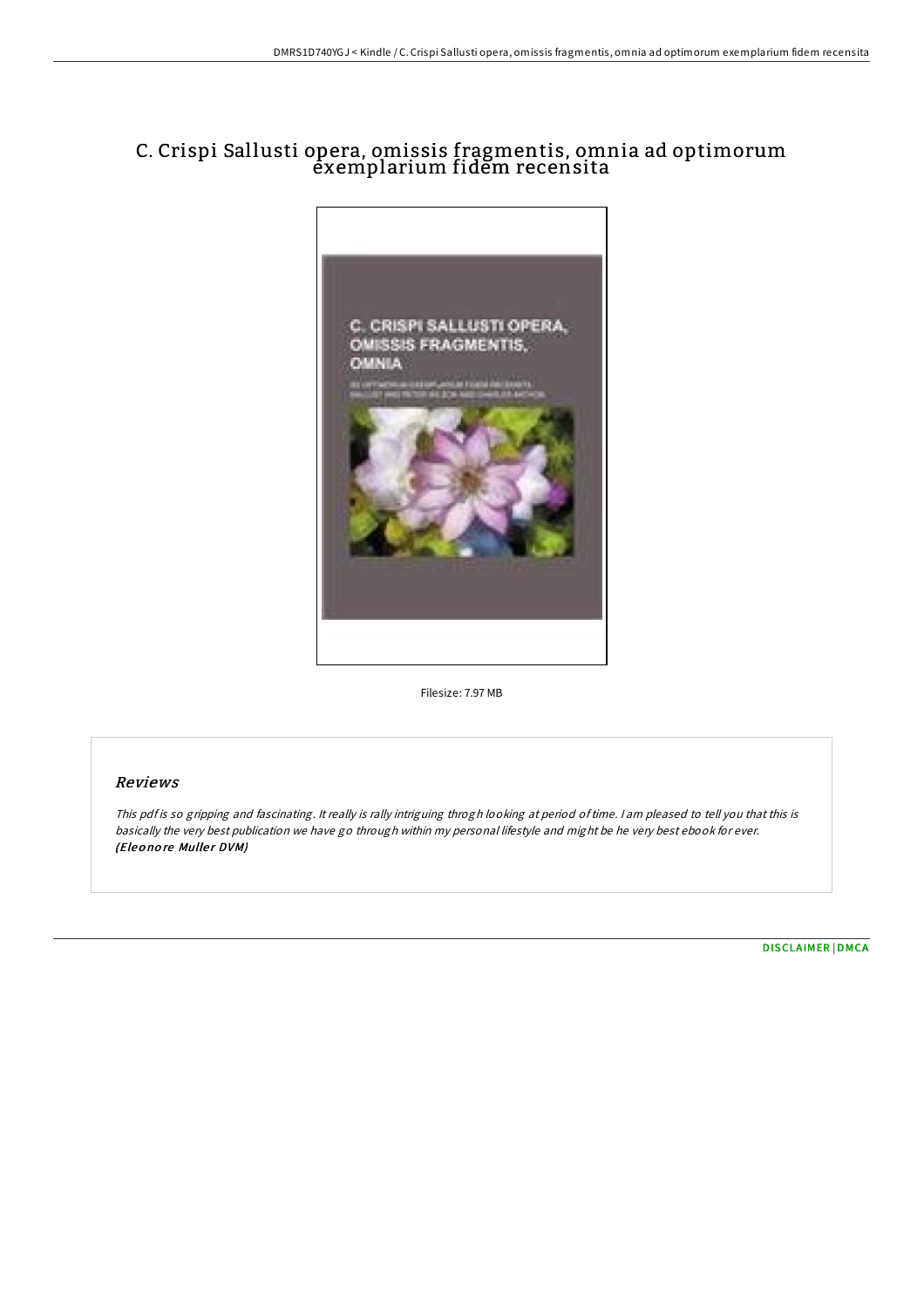### C. CRISPI SALLUSTI OPERA, OMISSIS FRAGMENTIS, OMNIA AD OPTIMORUM EXEMPLARIUM FIDEM RECENSITA



To get C. Crispi Sallusti opera, omissis fragmentis, omnia ad optimorum exemplarium fidem recensita eBook, make sure you click the hyperlink under and download the ebook or have access to other information that are have conjunction with C. CRISPI SALLUSTI OPERA, OMISSIS FRAGMENTIS, OMNIA AD OPTIMORUM EXEMPLARIUM FIDEM RECENSITA ebook.

RareBooksClub. Paperback. Book Condition: New. This item is printed on demand. Paperback. 76 pages. Dimensions: 9.7in. x 7.4in. x 0.2in.This historic book may have numerous typos and missing text. Purchasers can download a free scanned copy of the original book (without typos) from the publisher. Not indexed. Not illustrated. 1825 Excerpt: . . . Ambition, a desire of dominion. 21. Pericuio atque. negotiis. From experience and affairs themselves. 22. Quod si. But if. Quod before si is elegantly used for serf. But if the mental qualities of kings and those who command were exercised to the same degree in peace that they are in war. 23. JEquabilius et conslantius, Sic. would be more uniform and steady. A more elegant expression than cequabiliores et constantiores essent. The Greek idiom is precisely similar. The Latin appears to be borrowed from it. In the Greek, however, the pronoun is almost always understood. Thus, to sx, he is well, for tu tu Iadtsit, he has himself well, and c. 24. Aliud alioferri. In expressions of this kind, that the meaning may be more clear and explicit in English, the Latin word must be repeated. Neither would you behold one thing carried in one direction, another in another, nor all things changed and thrown into confusion. ) 25. Pro labore. Labor is here taken for a disposition to labour. 26. Pro conlinentia and c. Instead of moderation and equity, passion and pride. 27. Fortuna. Principum understood. 28. Arant, and c. An unusual mode of writing, for arando, navigan o, ic-parant. It may be rendered by nouns; agriculture, navigation, architecture. 29. Virtutiparent. Animi understood. Pay homage to energy of mind, i. e. to the right exercise of the mental faculties; are the result of the powers of the mind by which they were invented and improved....

Read C. Crispi Sallusti opera, omissis fragmentis, omnia ad optimorum e[xemplarium](http://almighty24.tech/c-crispi-sallusti-opera-omissis-fragmentis-omnia.html) fidem recensita Online  $\blacksquare$ Download PDF C. Crispi Sallusti opera, omissis fragmentis, omnia ad optimorum e[xemplarium](http://almighty24.tech/c-crispi-sallusti-opera-omissis-fragmentis-omnia.html) fidem recensita